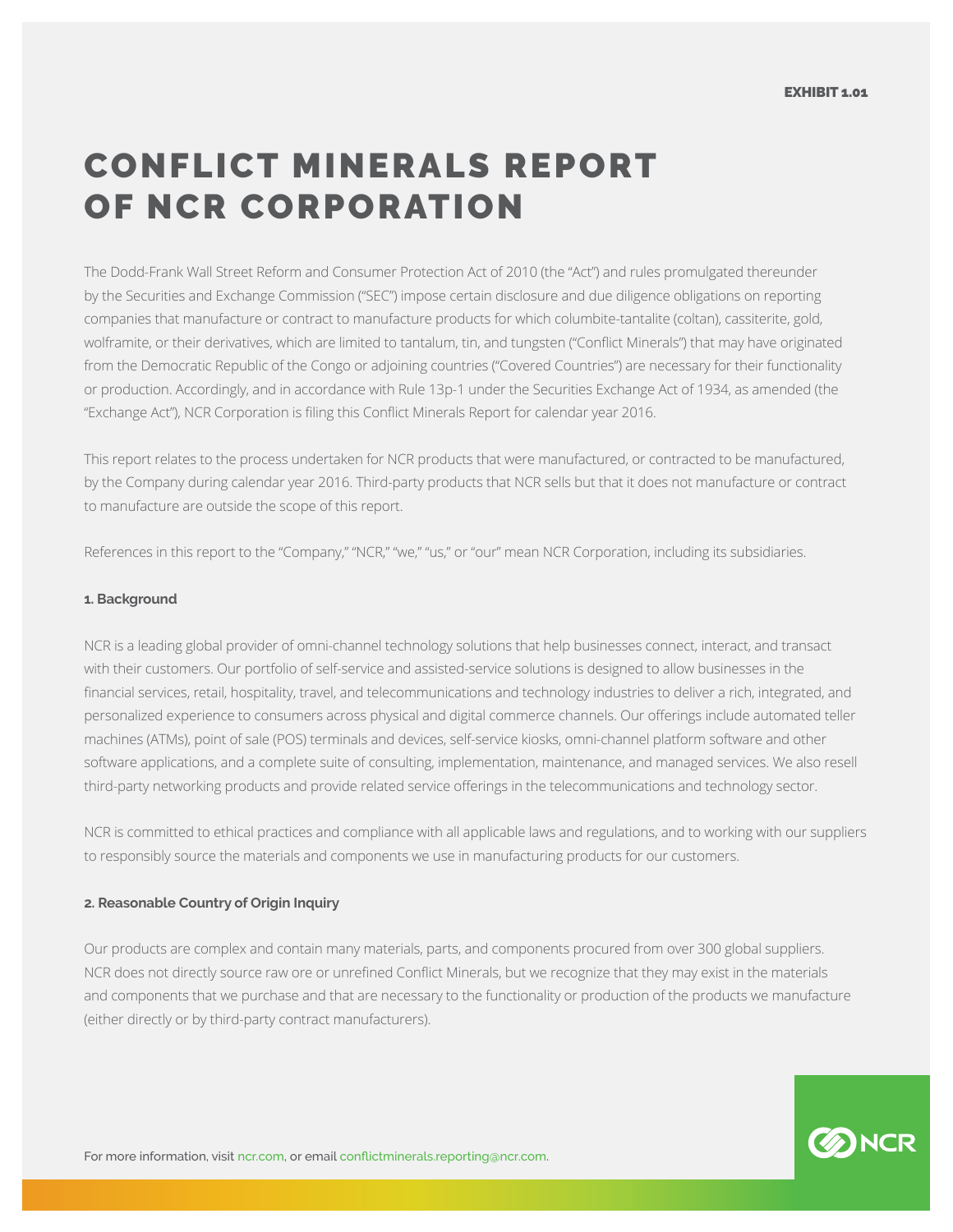Internationally recognized guidance from the Organisation for Economic Co-operation and Development ("OECD") allocates to smelters and refiners the obligation to conduct due diligence on the source and chain of custody of the origin of raw ore. We rely on our Materials Suppliers (as defined below) to provide information on the origin of the Conflict Minerals contained in components that are included in our products by using the Conflict Minerals Reporting Template ("CMRT") of the Conflict Free Sourcing Initiative ("CFSI"), which allows us to perform our Reasonable Country of Origin Inquiry ("RCOI").

The Company conducted, in good faith, an RCOI for the year ended December 31, 2016 that was reasonably designed to determine whether any of our necessary Conflict Minerals originated in the Covered Countries, or were not from recycled or scrap sources. Based on our RCOI, we were unable to determine that, during the year ended December 31, 2016, any of our necessary Conflict Minerals either (a) did not originate in the Covered Countries or (b) were from recycled or scrap sources.

## **3. Due Diligence**

In connection with our RCOI, NCR exercised due diligence on the sourcing and chain of custody of our necessary Conflict Minerals. Consistent with the Act and based on internationally recognized guidance from the OECD, the Company has designed its Conflict Minerals due diligence program for the purposes of: (i) identifying and assessing risks in our supply chain; (ii) developing and implementing a strategy to respond to identified risks; and (iii) reporting on the results of our supply chain due diligence.

NCR relies on supply chain transparency as a critical element of its due diligence program in order to comply with its disclosure obligations with respect to Conflict Minerals. The process of tracing Conflict Minerals through the supply chain is dynamic and complex and begins with communication by the Company to its suppliers of materials, components, and products that may contain metals or minerals ("Materials Suppliers"). Overall, we seek to require our Materials Suppliers:

- **•** To source materials from socially responsible suppliers and manufacturers;
- **•** To undertake reasonable due diligence within their supply chains to determine the origin of the Conflict Minerals;
- **•** To assist us in complying with the SEC regulations related to Conflict Minerals by providing all necessary disclosures/ declarations; and
- **•** To support supply chain changes required to eliminate from the products they supply to the Company any Conflict Minerals originating from the Covered Countries.

These goals are embodied in our Supplier Code of Conduct, which sets forth NCR's expectation that its suppliers will take steps to determine if their items contain Conflict Minerals and if so to implement processes to identify the sources of those Conflict Minerals and support efforts to eradicate the use of those Conflict Minerals that directly or indirectly finance or benefit armed groups in the Covered Countries. Our Supplier Code of Conduct can be found at:

https://www.ncr.com/sites/default/files/supplier\_code\_of\_conduct\_eng\_2017\_003.pdf